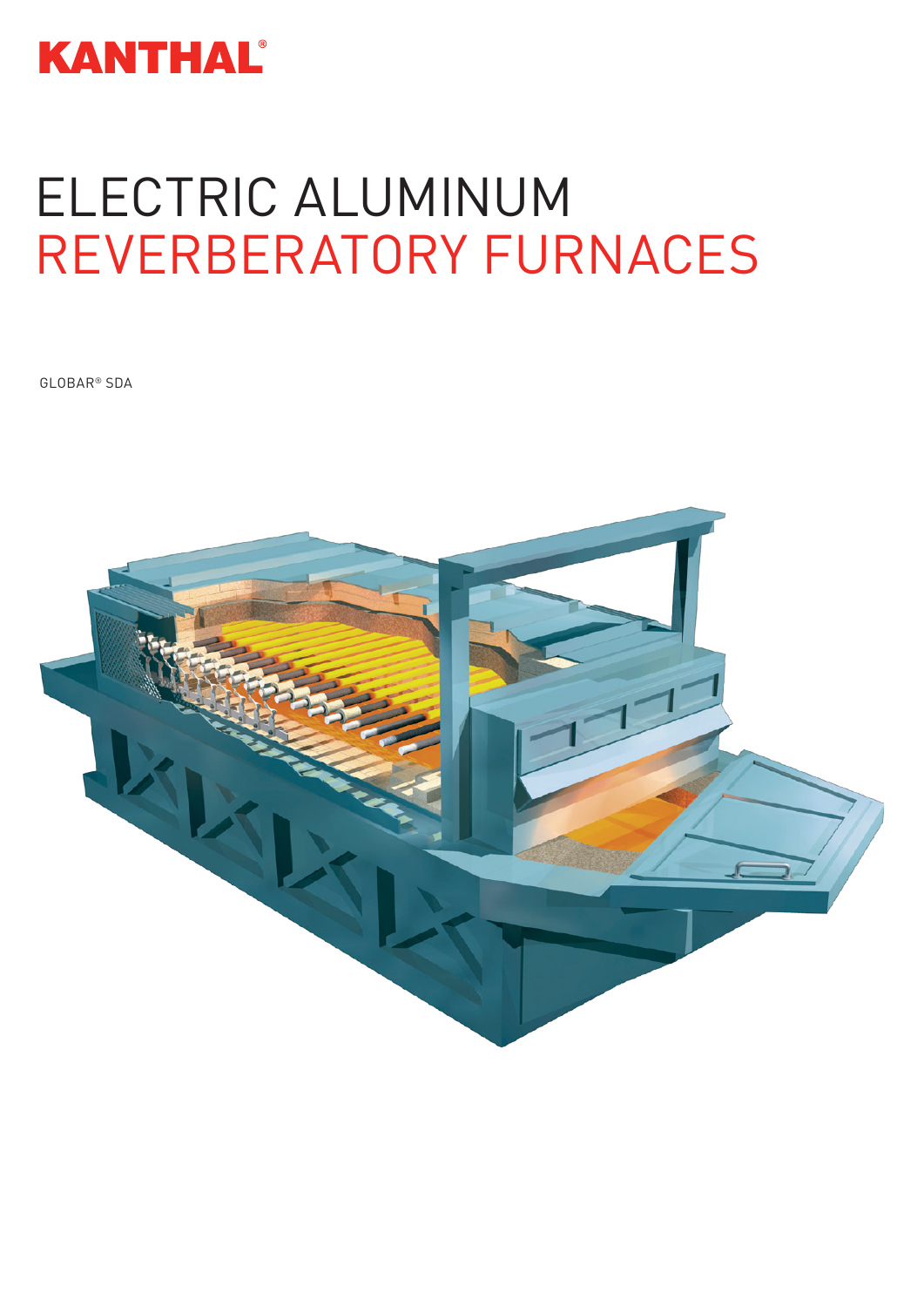### LIFE IMPROVEMENTS USING KANTHAL GLOBAR® SDA ELEMENTS

**Kanthal Globar® SDA glazed elements resulted in an increased life of between 25 and 100%. In the worst affected case, average life was increased from 3 to 6 months, leading to major savings not only on element costs, but also on furnace maintenance.**

### **BACKGROUND**

Electric wet-bath holding and melting furnaces using silicon carbide (SiC) elements have been in common use for over 50 years, and the design has changed only in detail since their inception. Generally speaking, the furnaces will vary in capacity from a few pounds to several tones, with rated power from below 10kW to an upper limit of around 1MW. However, the majority of industrial units range in output from 100–400kW.

Furnaces are heated by an array of silicon carbide heating elements, installed horizontally across the width of the roof, and these radiate directly on to the metal surface, or re-radiate from the roof or walls of the furnace, to transfer energy to the melt.

The electric reverberatory furnace typically is multifunctional, and many units spend the majority of their use in holding metal that has been melted, alloyed and

de-gassed elsewhere. The primary function in that case is simply to maintain the metal at temperature and maintain a supply of clean metal to the foundry. Where the furnaces are used for melting, then higher temperatures are of course required, thus increasing the demands on the heating elements.

#### **ELEMENT FAILURE MODE**

Experience has shown that elements used in holding applications can have very long lives, usually measured in years. The operating temperature of the elements is relatively low, typically below 980°C (1800°F) and if the metal is clean, and if fluxing is not carried out in the bath, then the elements will simply degrade slowly, due to the effects of oxidation. This oxidation results in the well documented "ageing" of silicon carbide elements, where silicon carbide oxidizes to silica, and the resistance of the elements increases with time. The silica formed acts as protection to the silicon carbide substrate, by coating the grains with an amorphous silica film, and the process is termed "passive oxidation" due to the protective nature of the oxidation product. In melting furnaces, the same rules apply, but the rate of oxidation will be higher, due to the higher operating temperature of the elements.

 $\mathsf{O}_2$   $\qquad \qquad \mathsf{O}_2$ 



Fig. 1 Aluminum melting and holding furnace. The South Rig. 2 Passive oxidation.

### **Passive Oxidation**

 $\mathsf{2SiC} + \mathsf{3O}_2 \rightarrow \mathsf{2SiO}_2 \texttt{+2CO}$ 

The  $\mathsf{SiO}_2$  layer is protective, and oxygen from the air must diffuse through the silica layer before further oxidation can take place. This limits the oxidation rate.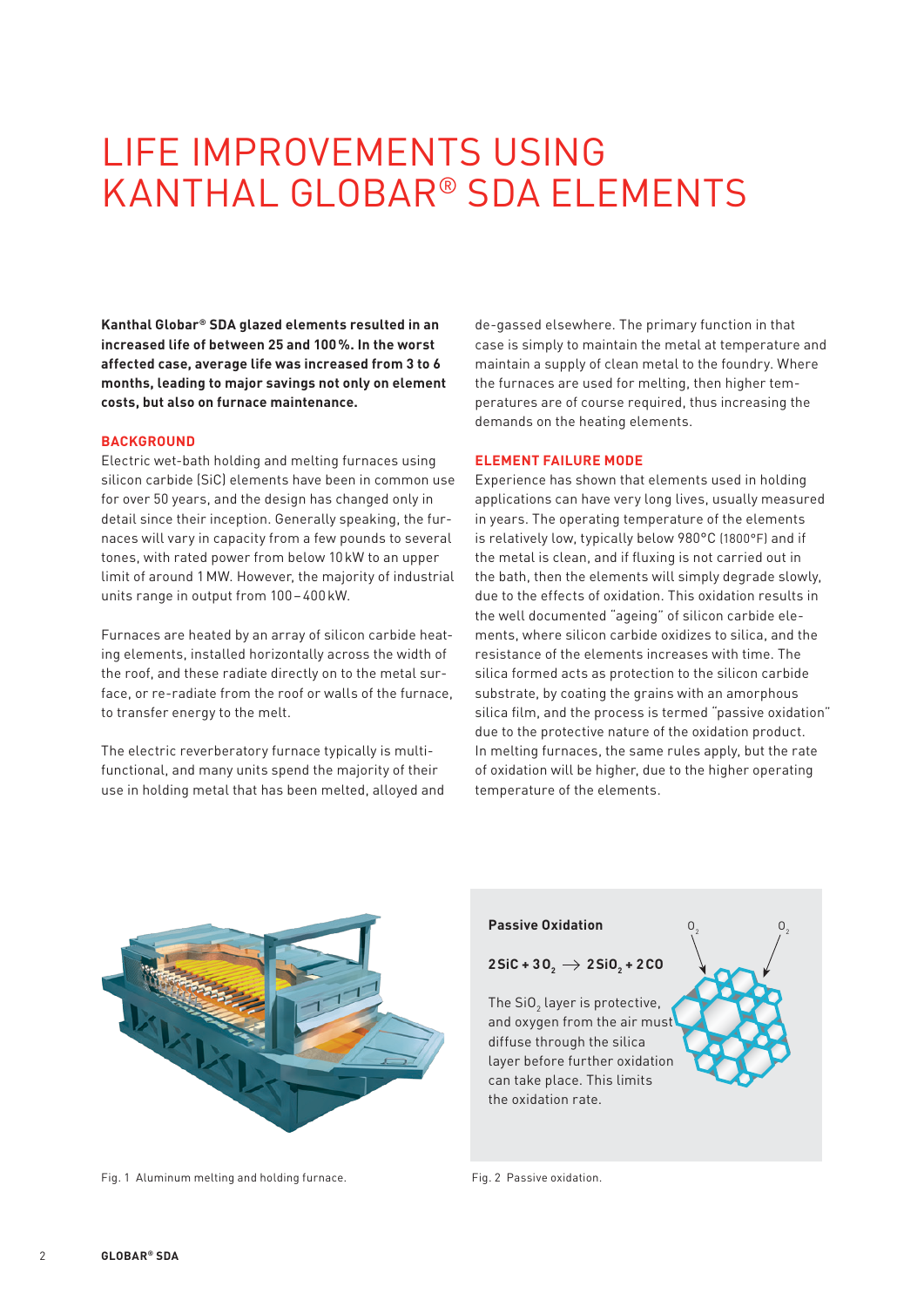#### **ATTACK MECHANISMS**

Element life may be reduced by several factors in the operation of the furnace, the key ones being mechanical damage, caused by operators or by corundum growth, incorrect operation and chemical attack. Clearly, the quality and performance of the heating elements becomes irrelevant where mechanical damage or misuse are the primary causes of failure, and steps must be taken to correct the cause of breakage. Mechanical breakage can be reduced by careful selection of the refractory lining, to minimize or eliminate growth of corundum, which can result in element breakage by growing on to the elements or into the lead-through holes, or by attempts by operators to remove the corundum mechanically, resulting in shock or impact to the elements.

If it is assumed that the elements are operated according to the manufacturer's recommendations, and that steps are taken to prevent accidental breakage, then chemical attack then becomes the primary factor that affects element life. This attack stems from the use of aggressive fluxes in the melt, and these are likely to comprise salts of alkali metals, such as sodium (Na), potassium (K), calcium (Ca), etc. Vapors from these salts, which will melt on the metals surface, or on any surface on which they are deposited within the furnace interior, are transferred easily to the elements by

convection, and splashing of the metal, when charging, or due to the use of dirty scrap, etc., will bring these materials into contact with the elements.

Molten aluminum will not wet silicon carbide, but the addition of the flux components allows the molten metal to stick to the elements, potentially leading to electrical problems, and containing the flux contamination on the element surface, where it continues to attack the element structure. The contaminants degrade the elements indirectly, and do not react directly with the silicon carbide from which the heating section is manufactured. Attack generally is on the silica, the product of oxidation of silicon carbide, and such attack can damage or destroy the protection afforded by the silica layer.

Typically, the glasses formed will be liquid when the elements are energized, and they will drip readily from the surface, exposing the elements to further oxidation, by stripping away the protective layer. Localized attack can lead to localized hot spots, where the element resistance increases disproportionately in the area of attack. The hot spot clearly operates at a higher temperature than the bulk of the hot zone, and degrades more rapidly, often leading to crack formation, or erosion of the element surface, as shown below.



Fig. 3 Conventional SiC element with eroded element surface.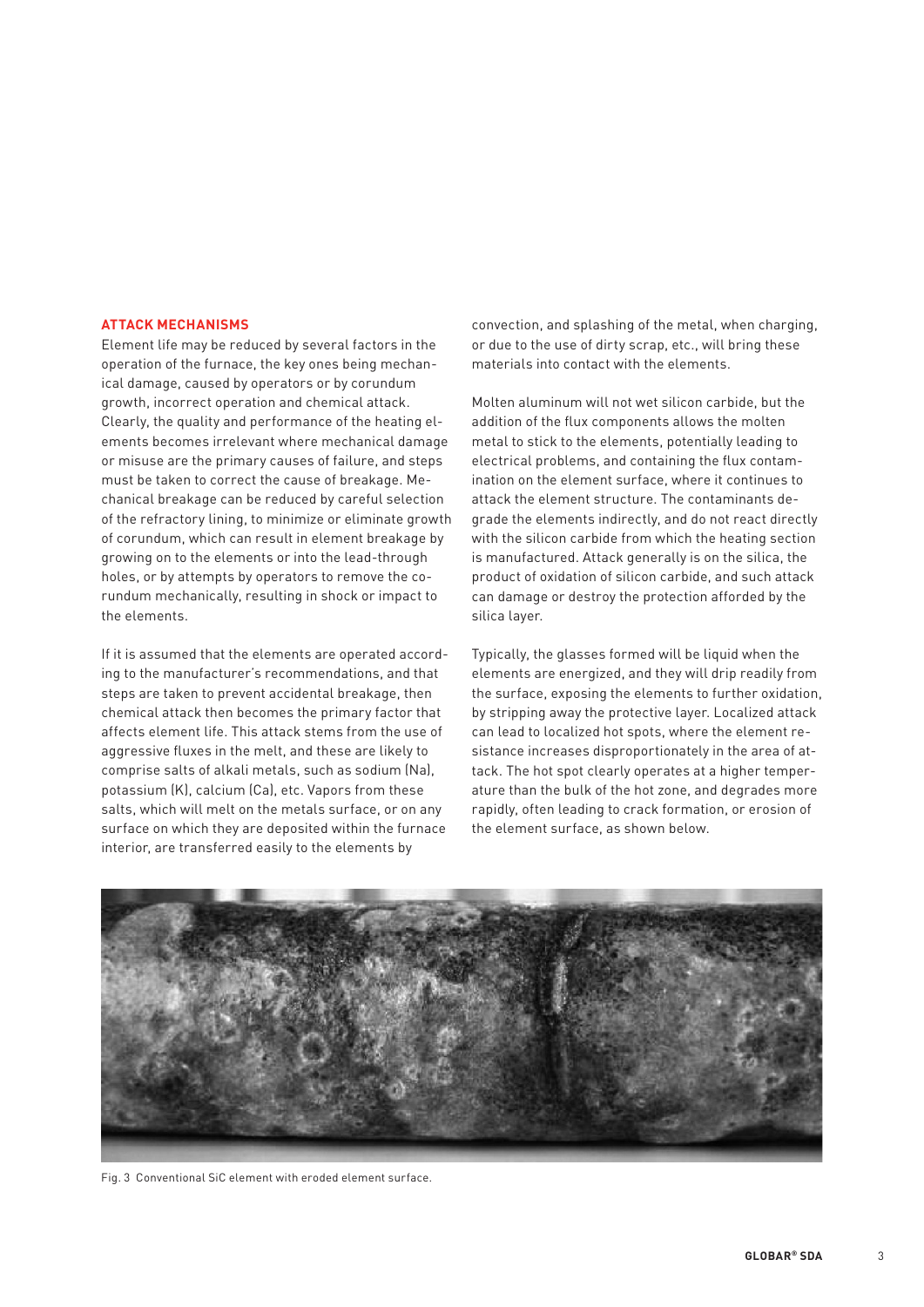### KANTHAL GLOBAR® SDA

### **IMPROVED RESISTANCE TO CHEMICAL ATTACK**

Kanthal Globar® SDA elements work on three fronts to resist this kind of attack:

1. The hot zone material is formulated to resist oxidation, by utilizing advanced recrystallisation techniques, and low surface area technology.





Fig. 4 Conventional SiC element. The state of the South of Fig. 5 Kanthal Globar® SD element.

- 2. The elements are protected with a complex silicate 'A' glaze which further reduces oxidation rates, and combines with alkali materials to create a glass with a higher melting point, that is less likely to drip off.
- 3. The protective glaze is highly resistant to water vapor, present in new and relined furnaces, that would otherwise result in major oxidation of the silicon carbide, water vapor being far more aggressive to SiC than dry air. As the attack mechanism is on the silica and not on the SiC, then reducing oxidation rates directly affects the rate of attack by transferred flux components. Additionally, the protective nature of the glaze to alkali attack reduces the rate of degradation, and extends the life of the elements.

### Ca **Alkali Attack** The protective silica layer will combine readily with alkali metal species to form glasses with a low melting point. This increases the rate of element oxidation, and dripping of the glass can strip the protective layer from the silicon carbide. **Glazed Elements** Kanthal's 'A' glaze retards the rate of oxidation, and also combines with alkali metal species, to form a glaze with a much higher melting point, which counteracts the effects

of the contamination by fluxes.

Fig. 6 Shows alkali attack and glazed element.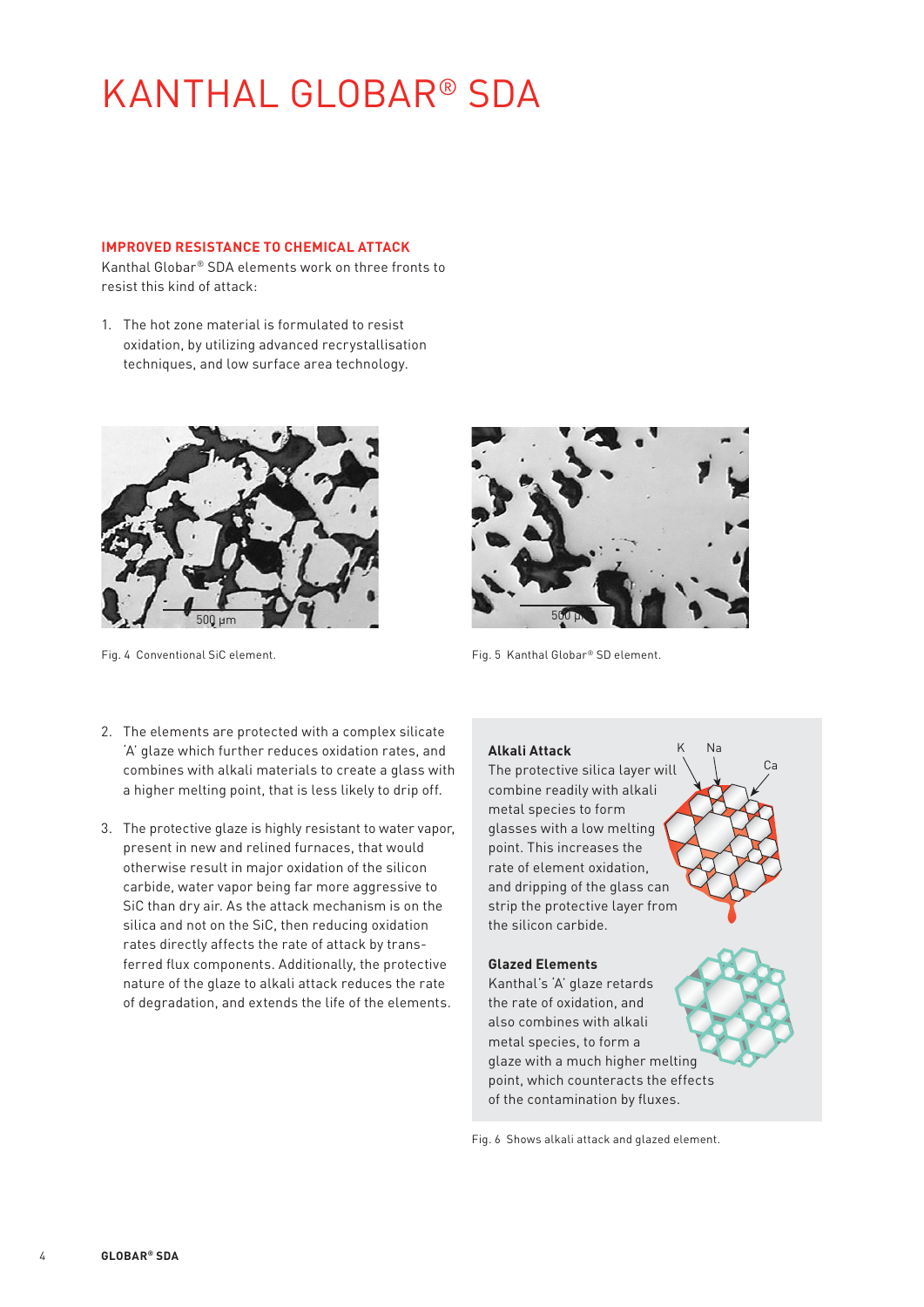### **EXPERIENCE**

Three similar furnaces, in Japan, Spain and Portugal, were fitted with conventional SiC elements, and short lives, of 6 months or less, was experienced. In all 3 cases, the elements demonstrated classic signs of alkali attack, where the protective silica coating had become contaminated with alkali metal oxides or salts, which combined with silica to form glassy materials. The attack was worst at the charging end, where liquid flux was transferred directly to the element surface by splashing, and the use of Kanthal Globar® SDA glazed elements resulted in an increased life of between 25 and 100%. In the worst affected case, average life was increased from 3 to 6 months, leading to major savings not only on element costs, but also on furnace maintenance. Steps were also taken to minimize the excessive use of fluxing materials, and greater care was taken to direct the fluxes away from the elements.

Kanthal Globar® SDA elements are recommended for all electric reverberatory furnace where fluxes are used, and further details are available from Kanthal, or your local Kanthal representative.